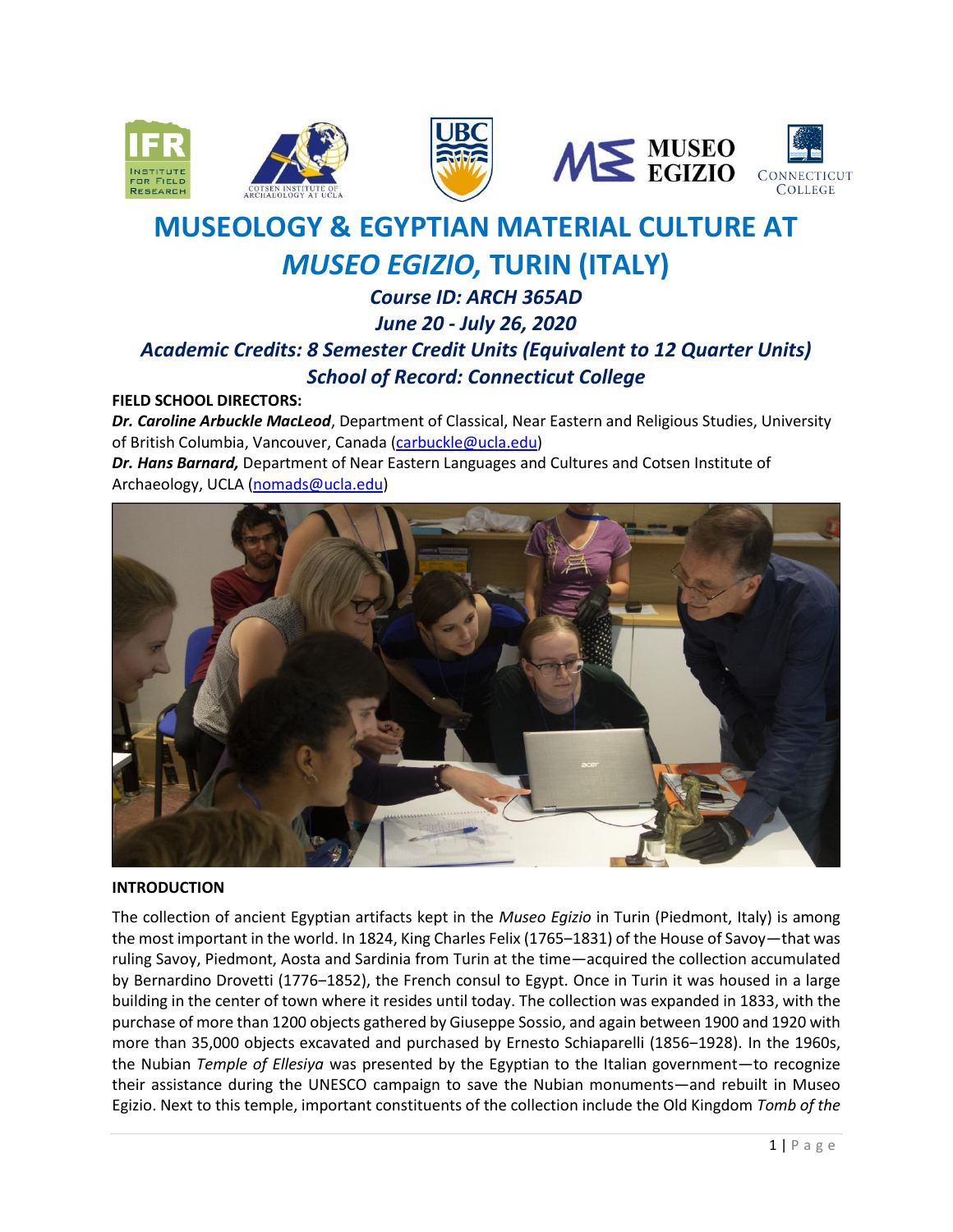*Unknown,* the New Kingdom *Tomb of Kha and Merit,* several complete copies of the *Book of the Dead,* the *Turin List of Kings,* and the *Turin Papyrus Map.*

The *Fondazione Museo delle Antichità Egizie* was established in 2004 as the result of an innovative publicprivate partnership, an experiment in museum management in Italy. The Fondazione is responsible for the research, maintenance, public outreach, permanent or temporary exhibition of the objects, as well as initiating and supervising traveling exhibitions, research and cooperation with national and international institutions. The *Soprintendenza Archeologia, Belle Arti e Paesaggio per la Città metropolitana di Torino,* on the other hand, remains responsible for safeguarding the collection. The historic building housing the museum was renovated in 2006 and a new permanent exhibition was opened in 2015. Among these recent developments are initiatives in the fields of education, public outreach, fundraising and a renewed attention for the analysis and publication of the objects in the collection.

In 2016, faculty of the Cotsen Institute of Archaeology at UCLA, Museo Egizio, the *Politecnico di Torino,* and the Institute for Field Research agreed to collaborate within several independent, but interconnected projects. These projects provide opportunities for graduate and undergraduate students to study ancient Egyptian history and material culture, archaeology, conservation, museology, public outreach, digital data curation, and related subjects. One of these opportunities is a summer field school for undergraduate students to obtain experience with some of the aspects of work in a museum. The Museology and Egyptian Material Culture Field School takes place during the summer months, June through August, in Turin. It centers around instructing students in aspects of the preservation, study and presentation of museum objects, using pottery, wooden artifacts and ancient textiles as paradigms. Instructors include University of British Columbia (Vancouver, Canada) and UCLA faculty and graduate students, staff of Museo Egizio, and experts from the Soprintendenza, the conservation center *Venaria Reale,* and the school of architecture of the Politecnico.

The objects in the joint care of the Soprintendenza and the Museo Egizio are all stabilized and recorded, but full analysis and publication is still on-going. This summer field school aims to contribute to this endeavor with a focus on production techniques, craft specialization and apprenticeship, as well as outreach, social justice and community involvement within the field of museology. Next to instruction and hands-on work in Museo Egizio, a number of other museums in Turin are visited to investigate different approaches to issues concerning the conservation, presentation and appreciation of cultural heritage objects. These include *Palazzo Reale* and *Palazzo Madama, Basilica di Superga,* the Museum of the Holy Shroud, the Museum of Antiquities, the National Film Museum (housed in the iconic *Mole Antonelliana),*  the National Automobile Museum, the Museum of Oriental Art, and the Museum of Criminal Anthropology*.* The final product of the students is a virtual exhibition of objects kept in Museo Egizio, supplemented with virtual loans from other museums, created in *Omeka.* Omeka is an open-source content management system developed by the *Roy Rosenzweig Center for History and New Media* at *George Mason University.* It allows users to publish and exhibit cultural heritage objects on-line and is used widely to teach curation. The experience of students and faculty of the field school and staff of the museum will be used for a research project into the efficacy of education in a museum setting (approved by the ethics committee of the Institutional Review Board of the Office of the Human Research Protection Program, UCLA).

#### **ACADEMIC CREDIT UNITS & TRANSCRIPTS**

**Credit Units**: Attending students will be awarded 8 semester credit units (equivalent to 12 quarter credit units) through our academic partner, Connecticut College. Connecticut College is a private, highly ranked liberal arts institution with a strong commitment to undergraduate education. Students will receive a letter grade for attending this field school (see grading assessment and matrix). This field school provides a minimum of 160 direct instructional hours. Students are encouraged to discuss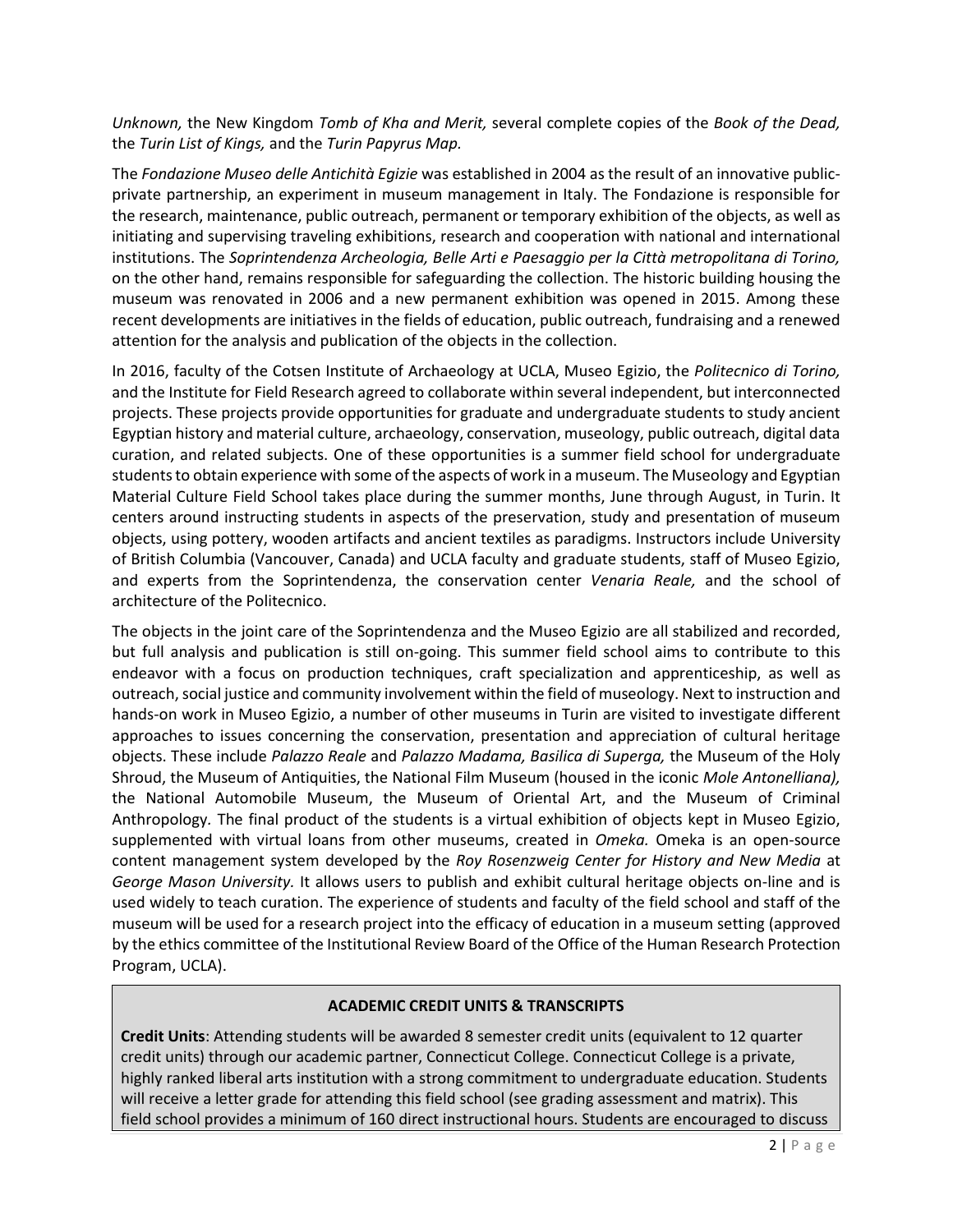the transferability of credit units with faculty and registrars at their home institution prior to attending this field school.

**Transcripts**: An official copy of transcripts will be mailed to the permanent address listed by students on their online application. One more transcript may be sent to the student home institution at no cost. Additional transcripts may be ordered at any time through the National Student Clearinghouse: [http://bit.ly/2hvurkl.](http://bit.ly/2hvurkl)

#### **PREREQUISITES**

There are no prerequisites for participation in this field school. It entails hands-on, experiential learning and students will learn on-site how to care for, study and present museum objects. Students are required, however, to come equipped with sufficient excitement and an adequate understanding that the endeavor requires handling unique, fragile objects, as well as contemplate complex issues of the authenticity, ownership and accessibility of cultural objects.

In order to provide the necessary background to absorb the material students will be given an entry exam during the first week based in the required reading and the introductory lectures of the first week. Both this entry exam and the final exam comprise shorter and longer essay questions.

#### **DISCLAIMER – PLEASE READ CAREFULLY**

Education is our primary concern. Traveling and conducting field research involves risk. Students interested in participating in any IFR program must weigh whether the potential risk is worth the value of education provided. While risk in inherent in everything we do, we take risk seriously. The IFR engages in intensive review of each field school location prior to approval. Once a program is accepted, the IFR reviews each program annually to make sure it complies with all our standards and policies, including student safety.

The IFR does not provide trip or travel cancellation insurance. We encourage students to explore such insurance on their own as it may be purchased at affordable prices[. Insuremytrip.com](http://www.insuremytrip.com/) or [Travelgurad.com](http://www.travelgurad.com/) are possible sites where field school participants may explore travel cancellation insurance quotes and policies. If you do purchase such insurance, make sure the policy covers the cost of both airfare and tuition. See thi[s Wall Street Journal article about travel insurance](https://ifrglobal.org/wp-content/uploads/2019/05/WSJ-04-03-19-Travel-Insurance.pdf) that may help you with to help to decide whether to purchase such insurance.

We do our best to follow schedule and activities as outlined in this syllabus. Yet local permitting agencies, political, environmental, personal or weather conditions may force changes. This syllabus, therefore, is only a general commitment. Students should allow flexibility and adaptability as research work is frequently subject to change.

As we are working in a busy museum and are handling unique, often fragile objects for which several organizations bear responsibility, some down-time will be unavoidable waiting for objects, people or permissions to arrive. Students are required to come equipped with sufficient excitement and an adequate understanding that our endeavor requires patience and carefulness, as well as the contemplation of complex issues concerning authenticity, ownership and accessibility of cultural objects.

Students are housed in *Camplus Lingotto,* a student housing facility relatively close to *Museo Egizio,* with two students sharing each room. A single room can be requested, but may not be available and the participant will be responsible for the difference in costs.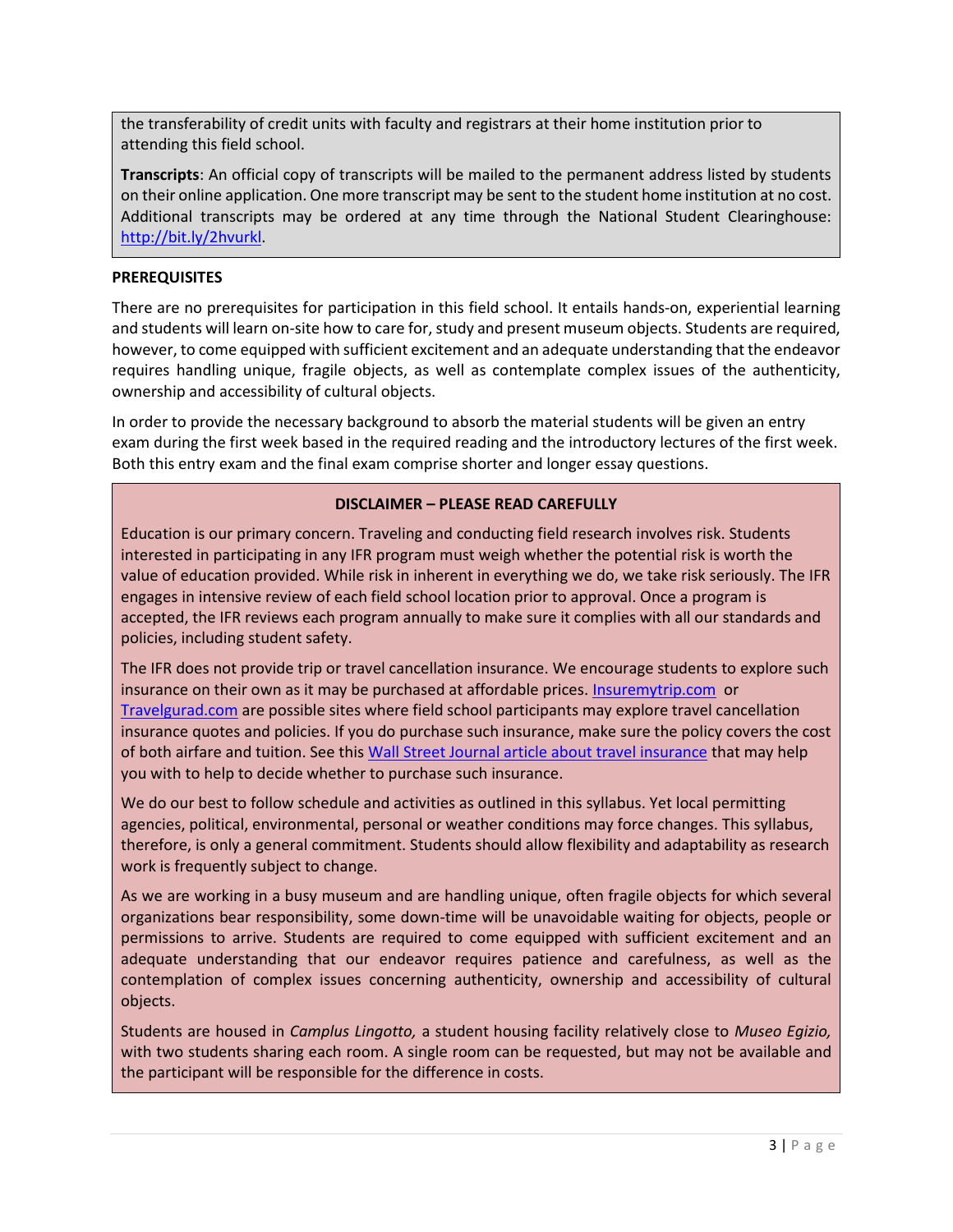Students will be provided a BIP (public transport) card to commute between *Camplus Lingotto* and the museum. The historical center of Turin, in which *Museo Egizio* is located, is only accessible on foot. Furthermore, the historical buildings in which most museums in Turin are housed were built in times before accessibility was a major architectural consideration.

Working in a foreign country and in close cooperation with others from a variety of backgrounds will require particular efforts to show respect for different opinions and priorities.

If you have any medical concerns, please consult with your doctor. For all other concerns, please consult with the project director.

### **LEARNING OUTCOMES**

During this field school, students will assist with the recording, analysis, preservation and presentation of selected pottery, wooden artifacts and ancient textiles in the collection of Museo Egizio. The historic and theoretical knowledge necessary for this work on unique and often fragile objects will be transmitted during the actual work, as well as through lectures, readings and fieldtrips. All these are directly relevant for the work in the museum and will be integrated and enforced during the practical instruction that is an important component of this field school. Upon completing this field school, students should have a basic understanding of the study, presentation, and social meaning of museum objects, as well as more detailed knowledge of the production, analysis and preservation of ceramic artifacts and ancient textiles. Emphasis is on digital data collection and presentation. The final product of the students is a virtual exhibition of objects kept in Museo Egizio, supplemented with virtual loans from other museums, created using Omeka software.

#### **GRADING MATRIX**

Grading is based on individual performance, including an entry and a final exam, both comprising shorter and longer essay questions.

- 30%: Attendance and participation in each scheduled event, including lectures, trips and work sessions
- 10%: Entry exam
- 10%: Oral presentations
- 25%: Written assignment (Omeka)
- 25%: Final exam

### **TRAVEL & MEETING POINT**

We suggest you hold purchasing your airline ticket until six (6) weeks prior to departure date. Natural disasters, political changes, weather conditions and a range of other factors may require the cancelation of a field school. The IFR typically takes a close look at local conditions 6-7 weeks prior to the beginning of the program beginning and makes a final decision by then. Such time frame still allows the purchase of deeply discounted airline tickets while protecting students from potential loss if airline ticket costs if we decide to cancel a program.

Students are responsible for making the necessary arrangements to get to the accommodation on Saturday June 20, 2020. Turin has its own airport (Turin Caselle, TRN), but most international flights to the region land in one of the two airports near Milan: Milan Malpensa (MPX) or Milan Linate (LIN). There are frequent direct bus connections to central Turin from both Turin Caselle and Milan Malpensa. Busses and trains connect Milan Linate to the central railway station in Milan, from where there are frequent fast trains to Turin. Traveling overland to Turin is possible with one of several train companies that maintain high-speed connections between Turin and most large cities in Italy. There are two main railway stations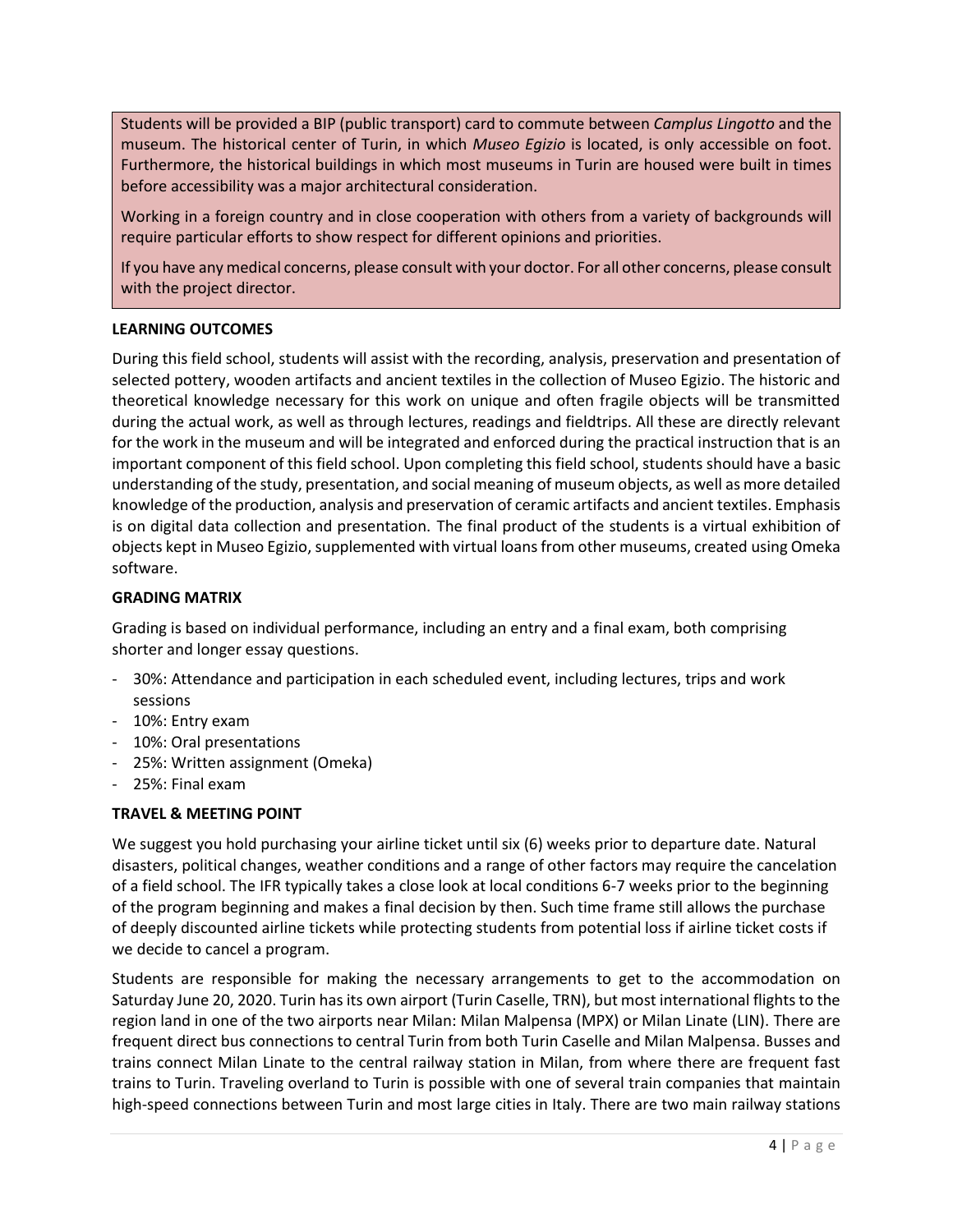in Turin, *Porta Nuova* and *Porta Susa,* which is also where the busses from the airports terminate. From either railway station the Camplus student housing facility in the former FIAT car factory in Lingotto (via Nizza 230) is easily reached by public transport, including the subway (Metro), or by taxi. Taxis in Turin are reliable and relatively cheap.

Given the above, it is important to communicate detailed travel information well before your departure. If you miss your connection or your flight is significantly delayed, please contact the project director immediately. A local emergency cell-phone number will be provided to all enrolled students.

Students who are planning to travel around through Italy and Europe are encouraged to do so after the field school rather than before.

The project will conclude on Sunday July 26, 2020.

#### **VISA REQUIREMENTS**

A passport that is valid for at least six months after your departure date (March 2021 if you are only attending the field school) is necessary to travel into Italy. U.S. citizens may enter Italy for up to 90 days without a visa. All non-residents are required to complete a declaration of presence *(dichiarazione di presenza)* upon their arrival, usually completed at the first accommodation after entry into Italy.

Non-U.S. citizens should consult the information provided by the Italian immigration website [vistoperitalia.esteri.it/home/en](file://///192.168.1.2/Dropbox-IFRGlobal/IFR%20Team/2020/Italy-Turin/httP/vistoperitalia.esteri.it/home/en) and contact the project directors.

Non-E.U. visitors, including U.S. citizens, arriving overland in Italy from another Schengen state (Austria, Belgium, Czech Republic, Denmark, Estonia, Finland, France, Germany, Greece, Hungary, Iceland, Latvia, Liechtenstein, Lithuania, Luxembourg, Malta, Netherlands, Norway, Poland, Portugal, Slovakia, Slovenia, Spain, Sweden or Switzerland) must request a declaration of presence form from a local police office *(commissariato di zona),* police headquarters *(questura),* or their first place of stay and submit the completed form to the police or their place of stay within eight business days.

Anyone intending to stay in Italy for longer than 90 days must obtain a permit of stay *(permesso di soggiorno).* For more information visit the US State Department website.

#### **Embassy of Italy to the U.S.**

3000 Whitehaven Street, N.W. Washington, D.C. 20008 Tel. +1 (202) 612-4400 Fax. +1 (202) 518-2152 In case of emergencies: +1 (202) 612-4411; or: +1 (202) 612-4412

**U.S. Embassy in Rome**

via Vittorio Veneto 121 00187 Roma Tel. (+39) 06-46741 (switchboard) Fax. (+39) 06-4674-2244 In case of emergencies: (+39) 06-46741

**U.S. Consulate General in Milan** via Principe Amedeo, 2/10 20121 Milano Tel. (+39) 02-290351 (switchboard)

#### **ACCOMMODATION**

Turin *(Torino),* on the river Po, is the capital of the Piedmont *(Piemonte)* region in northwest Italy. Turin became the capital the Duchy of Savoy—later the Kingdom of Sardinia—after the Savoy family moved there in 1563, and was capital of Italy from 1861 to 1864. The city is celebrated for its architecture, which offers great examples of baroque, neo-classical and art nouveau styles, and its many palaces, churches, universities, libraries, museums, theaters and restaurants. It is home to automobile manufacturers Fiat Chrysler, Lancia and Alfa Romeo, and is one of the centers of the Italian film industry, which is reflected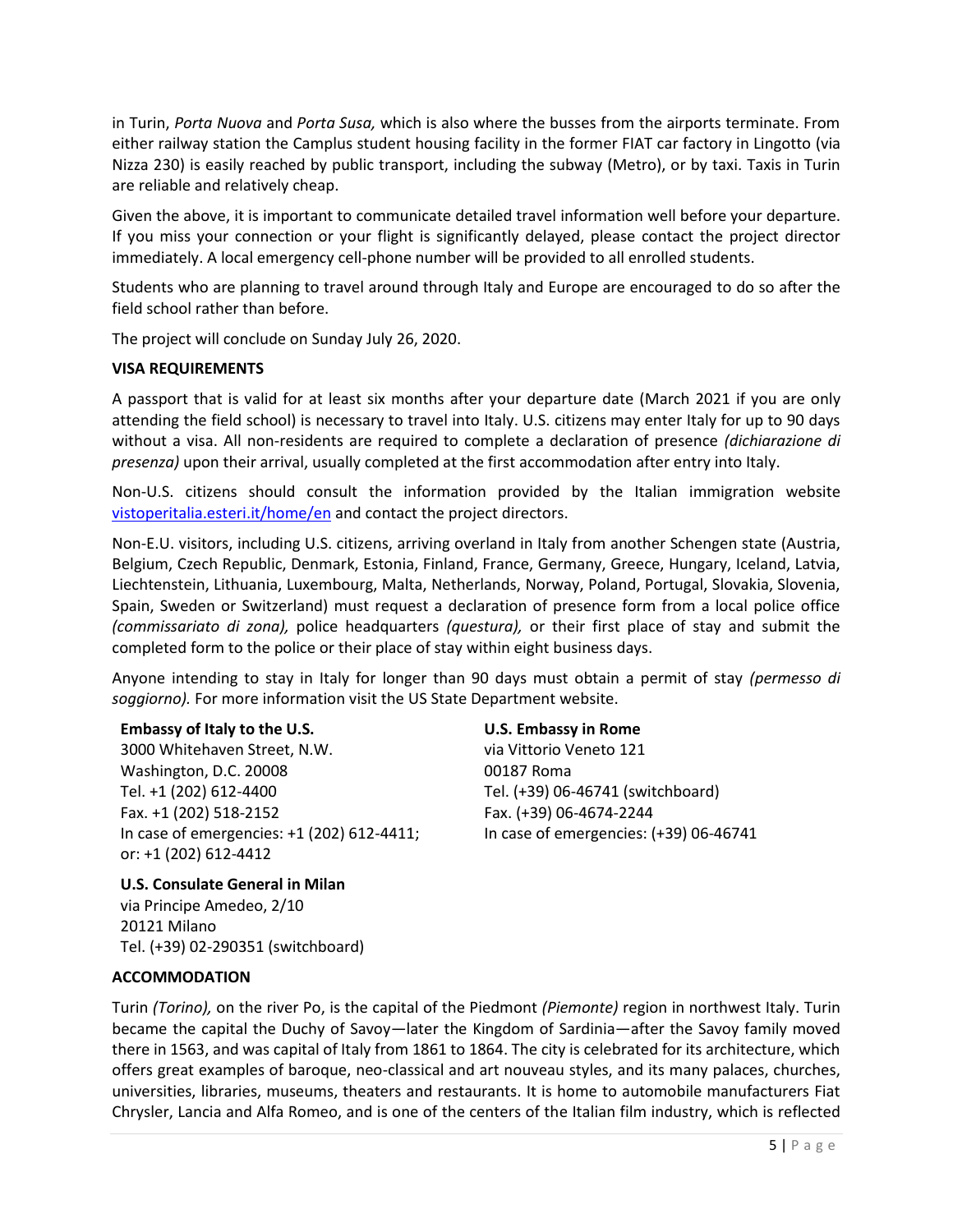in the cinema museum housed in the iconic *Mole Antonelliana.* Turin hosted the 2006 Winter Olympics and is well-known for the legendary soccer team Juventus F.C.

In Turin, students will stay in Camplus Lingotto [www.campluscollege.it/en/residence-halls/torino/:](http://www.campluscollege.it/en/residence-halls/torino/)

via Nizza 230, IV piano Lingotto 10126 Turin Italy tel: +39 011 6939393 fax: +39 011 6939350 [torino.college@camplus.it](mailto:torino.college@camplus.it)

Camplus Lingotto is located in the former FIAT car factory in southern Turin, in a lively part of town that is well-connected with the historic center by public transport. The original building was designed by architect Matté Trucco and opened in 1923 as the largest car factory in the world at the time. The design was unusual with raw materials entering on the ground floor and cars being built in an assembly line that went up through the building. Finished cars emerged at an open-air test track on top of the fifth floor. The factory closed in 1982, leading to a public debate about the future of the building. Eventually the building was reimagined by the famous architect Renzo Piano, and now houses the Faculty of Automotive Engineering of the Polytechnic University of Turin, as well as an art gallery, a concert hall, a theatre, a convention center, shopping arcades, and student housing facilities, the latter run by Camplus College, which provides breakfast to its guests.

On weekdays, students and staff will have lunch together in one of the many restaurants near the museum. On Wednesdays students and staff will also have dinner together. These communal lunches and dinners are considered part of the field school and the presence of all students is compulsory. Students with special dietary needs should discuss these with the project directors before traveling to Italy. The tap water in Turin is potable and all stores and restaurants sell both still and sparkling bottled water.

In the weekends everyone is free to explore the many lunch and dining options available in Turin, alone or in small groups. Turin is one of the centers of Italian cuisine and food is fresh and well prepared. Ample non-local options are also available, as are vegetarian and vegan food. It should be noted that dinner is typically served rather late in Turin, after 8pm, and is preceded—between 5pm and 7pm—by a light meal of *aperitivo* (comparable to Spanish *tapas)* that accompany drinks such as Aperol spritz, americano or negroni. The quality and amount of aperitivo differ greatly between bars and restaurants, some serving enough to be considered dinner, referred to as *apericena.*

Despite its grandeur, Turin is relatively small, with all major destinations within walking distance or a short ride on the excellent public transport system. Another service to get around is *[TO]Bike,* which allows subscribers to use, for half an hour, one of the bright yellow bikes that are parked in special stations throughout the city. The center of Turin is built on a classic Roman grid with limited access for cars. In the month of July the weather can be rather unstable. Warm and sunny days (25–35°C or 80–90°F) are at times interrupted by rain showers, so be sure to bring an umbrella and light raincoat.

### **COURSE SCHEDULE**

All IFR field school begins with a safety orientation. This orientation includes proper behavior at the field area, proper clothing, local cultural sensitivities and sensibilities, potential fauna and flora hazards, and a review of the IFR harassment and discrimination policies as well as the student Code of Conduct.

Activities of the field school takes place Monday through Friday, 8am‒8pm, which is 8:00‒20:00 in the 24 hour notation used in Europe. All students are expected to be present at and actively participate in all scheduled activities.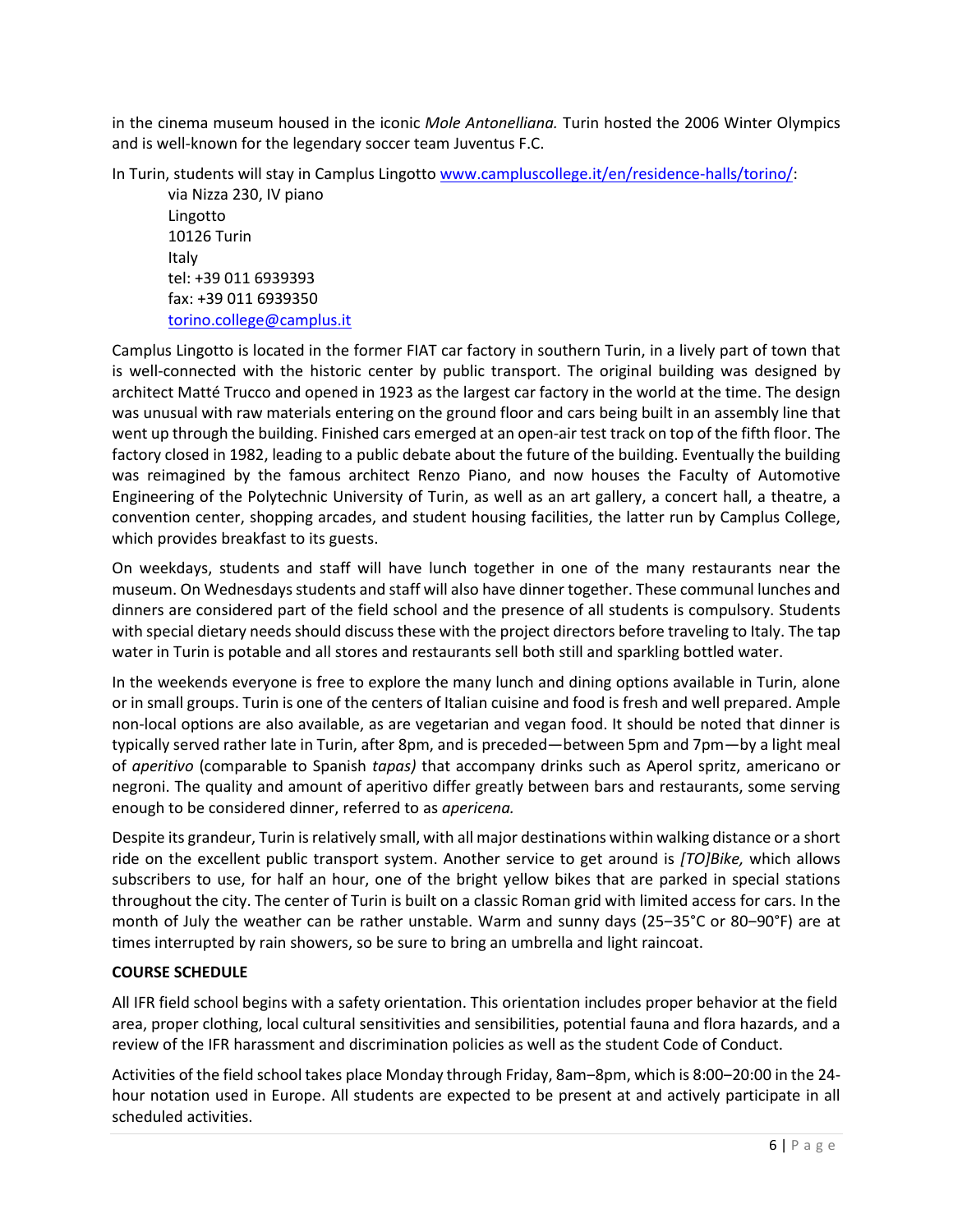| $8:00 - 8:30$        | : breakfast           |
|----------------------|-----------------------|
| 9:30-12:00           | : morning session     |
| 12:00-13:00 (1 pm)   | : lunch (daily)       |
| 13:00-17:00 (5pm)    | : afternoon session   |
| 17:00-19:30 (7:30pm) | : free time           |
| 19:30-21:00 (9pm)    | : dinner (Wednesdays) |

The first and second weeks entail class-room instruction and guided tours through Museo Egizio as well as other museums and landmarks. The remaining three weeks are devoted to hands-on instruction and independent research. Subjects and tasks may include, but will not be limited to

- $\triangleright$  Lectures and discussion sessions;
- $\triangleright$  Recording, drawing and photographing ancient pottery;
- $\triangleright$  Recording, drawing and photographing ancient wooden objects;
- $\triangleright$  Recording, drawing and photographing ancient textiles;
- $\triangleright$  Preparing detailed, critical reviews of selected galleries in the museum;
- $\triangleright$  Preparing a virtual exhibition (Omeka)

Specific tasks are distributed at the end of the second week so that each student obtains experience with at least three different tasks: ceramic analysis, textile and wood studies, and independent research. Classroom and hands-on instruction will be supervised by faculty and graduate students affiliated with the field school, experts from the Museo Egizio and the Soprintendenza, and invited speakers affiliated with UCLA, the Venaria Reale and the Politecnico. Visits to other museums and historic landmarks are scheduled to complement the insights and experience of the students in Museo Egizio. After each trip students will discuss site-specific subjects with each other and field school staff.

The schedule below is based upon the 2019 schedule and subject to change.

| <b>TIME</b> | <b>ACTIVITY</b>                      |
|-------------|--------------------------------------|
| 09:30-10:30 | Welcome and Introductions            |
| 10:30-11:00 | <b>Break</b>                         |
| 11:00-12:00 | Library Introduction and Assignments |
| 12:00-13:00 | Lunch                                |
| 13:00-14:00 | Introduction to Ancient Egypt        |
| 14:00-14:30 | <b>Break</b>                         |
| 14:30-16:00 | Introduction to Italian Culture      |
| 16:00-17:00 | <b>Museum Staff Meet and Greet</b>   |

#### **Week 1 - Monday:**

#### **Week 1 - Tuesday:**

| <b>TIME</b> | <b>ACTIVITY</b>                                    |
|-------------|----------------------------------------------------|
| 09:30-10:30 | Introduction to Egyptian History 1                 |
| 10:30-11:00 | <b>Break</b>                                       |
| 11:00-12:00 | Introduction to Archaeological Practice and Theory |
| 12:00-13:00 | Lunch                                              |
| 13:00-14:00 | Introduction to Museology                          |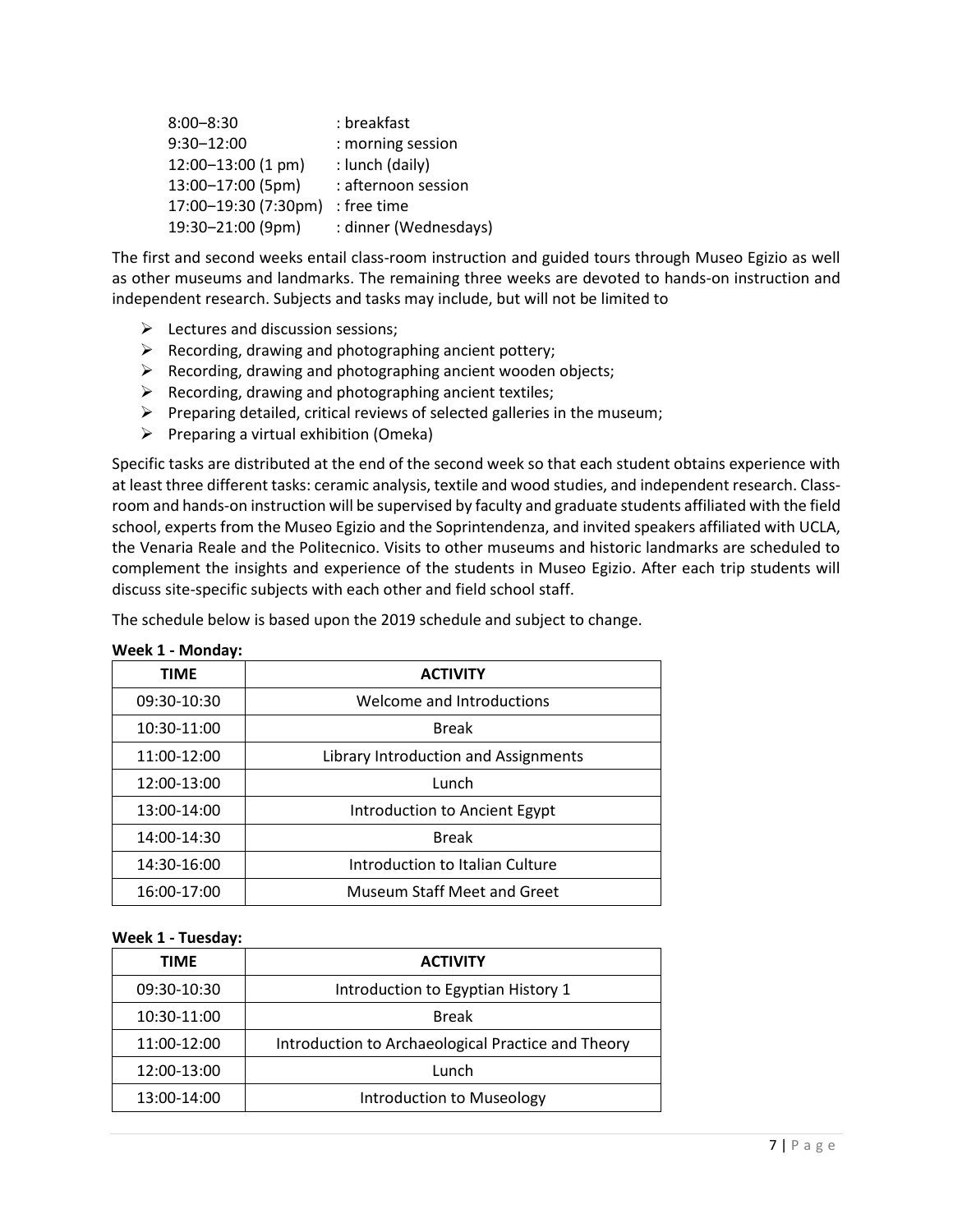| 14:00-14:30 | <b>Break</b>                     |
|-------------|----------------------------------|
| 14:30-15:30 | Tour of the Permanent Collection |
| 15:30-17:00 | Tour of the Permanent Collection |

# **Week 1 - Wednesday:**

| <b>TIME</b> | <b>ACTIVITY</b>                                  |
|-------------|--------------------------------------------------|
| 09:30-10:30 | Introduction to Egyptian History 2               |
| 10:30-11:00 | <b>Break</b>                                     |
| 11:00-12:00 | <b>Important Persons and Sites in Egyptology</b> |
| 12:00-13:00 | Lunch                                            |
| 13:00-14:00 | Introduction to Egyptian Religion                |
| 14:00-14:30 | <b>Break</b>                                     |
| 14:30-16:00 | Guided Tour of the Temporary Exhibition          |
| 16:00-17:00 | Introduction to Omeka                            |
| 19:30       | <b>First Group Dinner</b>                        |

#### **Week 1 - Thursday:**

| <b>TIME</b> | <b>ACTIVITY</b>                  |
|-------------|----------------------------------|
| 09:30-10:30 | How to do Egyptological Research |
| 10:30-11:00 | <b>Break</b>                     |
| 11:00-12:00 | Group 1: Library Time            |
|             | Group 2: Omeka Laboratory        |
| 12:00-13:00 | Lunch                            |
| 13:00-14:00 | The Principles of Egyptian Art   |
| 14:00-14:30 | <b>Break</b>                     |
| 14:30-15:30 | Group 1: Omeka Laboratory        |
|             | Group 2: Library Time            |
| 15:30-17:00 | Review of the Preliminary Exam   |

# **Week 1 - Friday:**

| TIME        | <b>ACTIVITY</b>                         |
|-------------|-----------------------------------------|
| 08:45-12:00 | Trip to <i>Industria</i> (Monteu da Po) |
| 10:30-11:00 | Trip to <i>Industria</i> (Monteu da Po) |
| 11:00-12:00 | Trip to <i>Industria</i> (Monteu da Po) |
| 12:00-13:00 | Lunch                                   |
| 13:00-15:00 | Preliminary Exam                        |
| 15:00-15:30 | <b>Break</b>                            |
| 15:30-16:30 | Omeka Laboratory                        |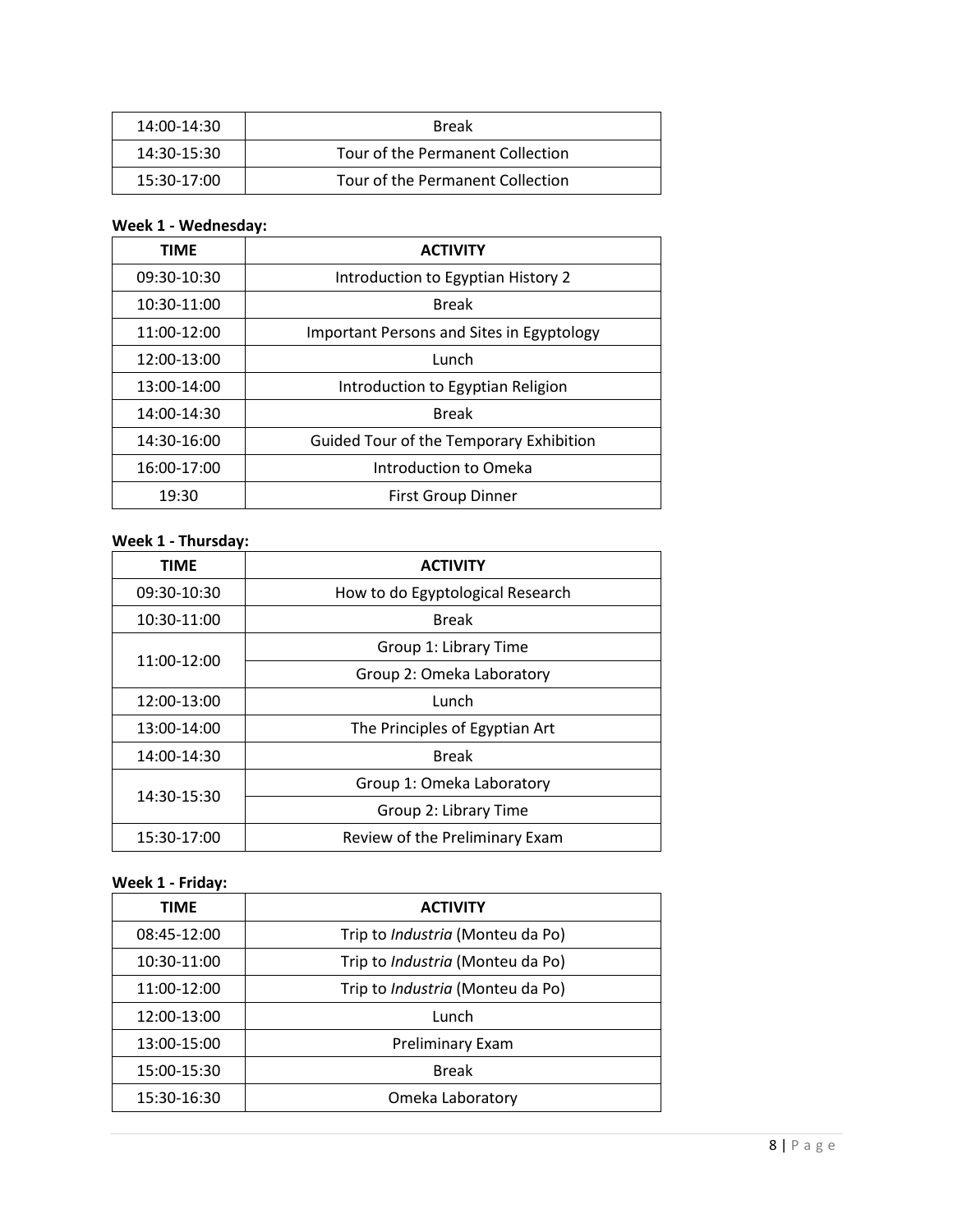| Pedagogical Survey<br>16:30-17:00 |
|-----------------------------------|
|-----------------------------------|

# **Week 1 - Saturday morning: Check-in with the field school director Week 1 - Sunday morning: Check-in with the field school director**

# **Week 2 - Monday:**

| <b>TIME</b> | <b>ACTIVITY</b>                              |
|-------------|----------------------------------------------|
| 09:30-10:30 | <b>Textiles and Conservation</b>             |
| 10:30-11:00 | <b>Break</b>                                 |
| 11:00-12:00 | Tour of Textiles in the Permanent Collection |
| 12:00-13:00 | Lunch                                        |
| 13:00-14:00 | <b>Objects and Museums</b>                   |
| 14:00-14:30 | <b>Break</b>                                 |
| 14:30-17:00 | Tour of the Textiles Conservation Workshop   |

#### **Week 2 - Tuesday:**

| <b>TIME</b> | <b>ACTIVITY</b>                               |
|-------------|-----------------------------------------------|
| 09:30-10:30 | Introduction to Museum Outreach and Education |
| 10:30-11:00 | <b>Break</b>                                  |
| 11:00-12:00 | <b>Egyptian Textiles</b>                      |
| 12:00-13:00 | Lunch                                         |
| 13:00-13:30 | Analyzing Egyptian Textiles                   |
| 13:30-14:00 | <b>Project Discussion</b>                     |
| 14:00-14:30 | <b>Break</b>                                  |
| 14:30-15:30 | <b>Discussion of Museums</b>                  |
| 15:30-17:00 | <b>Group Project Presentations</b>            |

#### **Week 2 - Wednesday:**

| <b>TIME</b> | <b>ACTIVITY</b>                 |
|-------------|---------------------------------|
| 09:30-10:30 | Group 1: Textiles Analysis      |
|             | Group 2: Library Time           |
| 10:30-11:00 | <b>Break</b>                    |
| 11:00-12:00 | Group 2: Textiles Analysis      |
|             | Group 1: Library Time           |
| 12:00-13:00 | Lunch                           |
| 13:00-14:00 | Egyptian Papyri                 |
| 14:00-14:30 | <b>Break</b>                    |
| 14:30-15:30 | Visit of the Papyrus Collection |
| 15:30-17:00 | Omeka Laboratory                |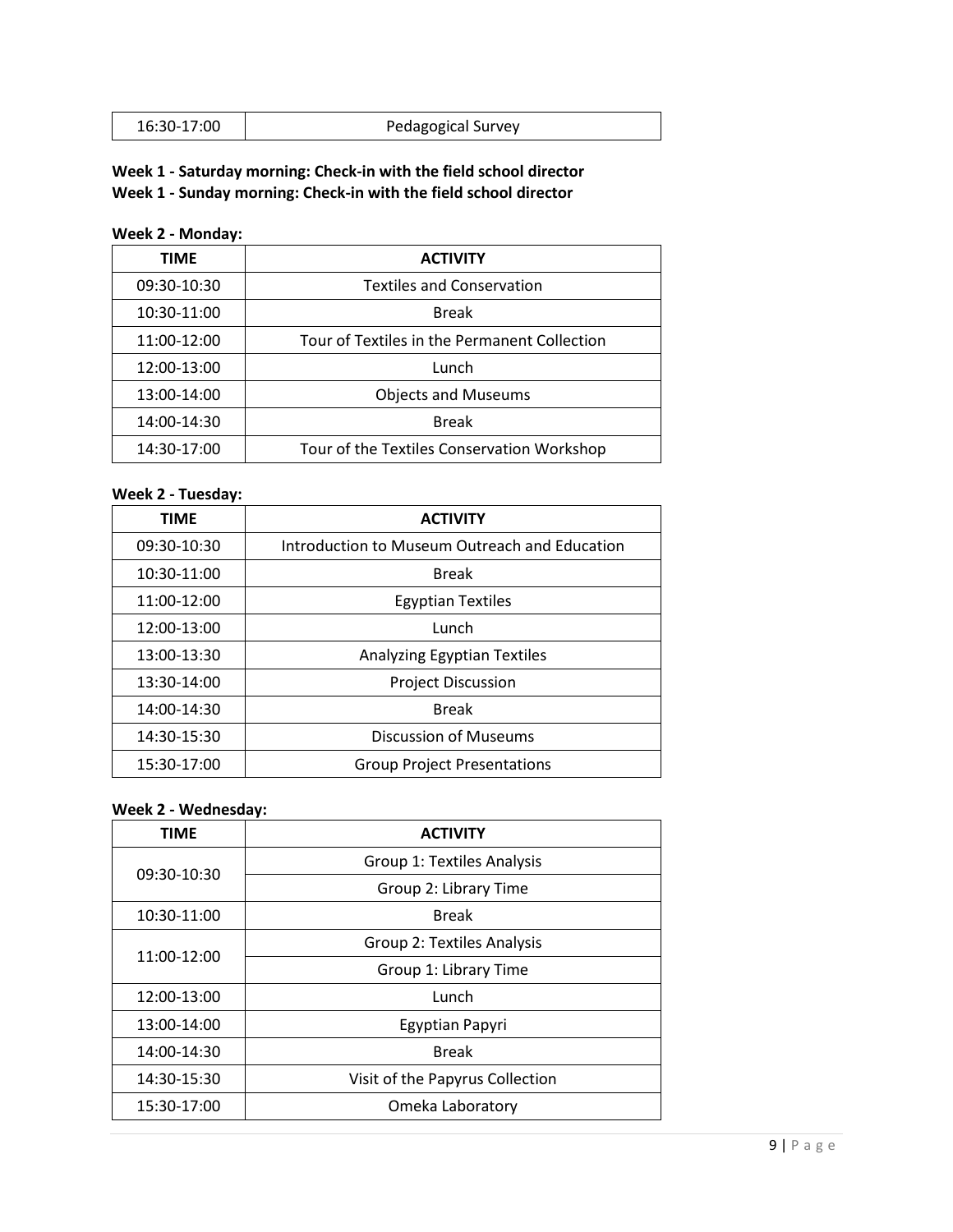# **Week 2 - Thursday:**

| <b>TIME</b> | <b>ACTIVITY</b>                          |
|-------------|------------------------------------------|
| 09:30-10:30 | Tour of Palazzo Reale and Palazzo Madama |
| 10:30-11:00 | Tour of Palazzo Reale and Palazzo Madama |
| 11:00-12:00 | Tour of Palazzo Reale and Palazzo Madama |
| 12:00-13:00 | Lunch                                    |
| 13:00-14:00 | Introduction to Metals Analysis          |
| 14:00-14:30 | <b>Break</b>                             |
| 14:30-15:30 | Omeka                                    |
| 15:30-17:00 | <b>Grad School Discussion</b>            |

# **Week 2 - Friday:**

| <b>TIME</b> | <b>ACTIVITY</b>                    |
|-------------|------------------------------------|
|             | Group 1: Metals Analysis           |
| 09:30-10:30 | Group 2: Library Time              |
| 10:30-11:00 | <b>Break</b>                       |
| 11:00-12:00 | Group 1: Library Time              |
|             | Group 2: Metals Analysis           |
| 12:00-13:00 | Lunch                              |
| 13:00-14:00 | Color and our Eyes                 |
| 14:00-14:30 | <b>Break</b>                       |
| 14:30-15:30 | Visit to the Archaeological Museum |
| 15:30-17:00 | Visit to the Archaeological Museum |

# **Week 2 - Saturday: Free**

**Week 2 - Sunday: Free**

# **Week 3 - Monday:**

| <b>TIME</b> | <b>ACTIVITY</b>              |
|-------------|------------------------------|
| 09:30-10:30 | Group 1: Library Time        |
|             | Group 2: Omeka Laboratory    |
| 10:30-11:00 | <b>Break</b>                 |
| 11:00-12:00 | <b>Ceramics Conservation</b> |
| 12:00-13:00 | Lunch                        |
| 13:00-14:00 | Group 2: Omeka Laboratory    |
|             | Group 1: Library Time        |
| 14:00-14:30 | <b>Break</b>                 |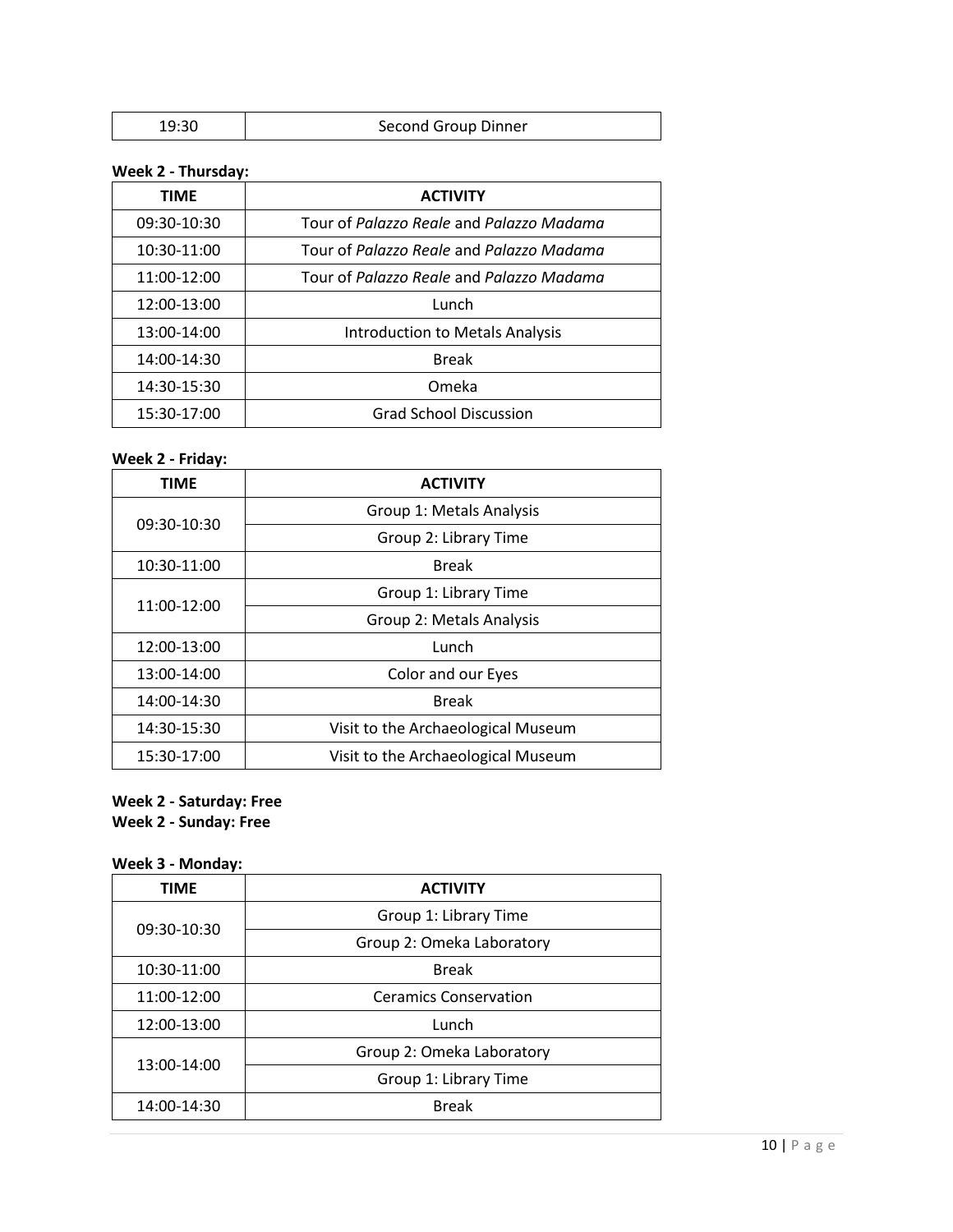| 14:30-15:30 | Moving Objects in Museums |
|-------------|---------------------------|
| 15:30-17:00 | History of Museo Egizio   |

#### **Week 3 - Tuesday:**

| <b>TIME</b> | <b>ACTIVITY</b>                                   |
|-------------|---------------------------------------------------|
| 09:45-12:00 | Visit to the Museum of Eastern Art                |
| 12:00-13:00 | Lunch                                             |
| 13:00-14:00 | Introduction to Wooden Object Analysis            |
| 14:00-14:30 | <b>Break</b>                                      |
| 14:30-15:30 | <b>Communication and Advertisement in Museums</b> |
| 15:30-17:00 | Deir al-Medina and the Tomb of Kha                |

#### **Week 3 - Wednesday:**

| TIME        | <b>ACTIVITY</b>                               |
|-------------|-----------------------------------------------|
| 09:30-10:30 | Group 1: Wooden Object Analysis               |
|             | Group 2: Library Time                         |
| 10:30-11:00 | <b>Break</b>                                  |
| 11:00-12:00 | Group 2: Wooden Object Analysis               |
|             | Group 1: Library Time                         |
| 12:00-13:00 | Lunch                                         |
| 13:00-14:00 | Omeka Laboratory                              |
| 14:00-14:30 | <b>Break</b>                                  |
| 14:30-15:30 | Ethnoarchaeology and Experimental Archaeology |
| 15:30-17:00 | Ethnoarchaeology and Experimental Archaeology |
| 19:30       | <b>Third Group Dinner</b>                     |

# **Week 3 - Thursday:**

| <b>TIME</b> | <b>ACTIVITY</b>                          |
|-------------|------------------------------------------|
| 09:30-12:00 | Vist to Mole Antonelliana                |
| 12:30-13:30 | Lunch                                    |
| 13:30-14:00 | Discussion of the Mole Antonelliana      |
| 14:00-14:30 | <b>Break</b>                             |
| 14:30-15:30 | <b>Experimental Archaeology: Weaving</b> |
| 15:30-17:00 | <b>Experimental Archaeology: Weaving</b> |

# Week 3 - Friday:

| <b>TIME</b> | <b>ACTIVITY</b>  |
|-------------|------------------|
| 09:30-10:30 | Omeka Laboratory |
| 10:30-11:00 | <b>Break</b>     |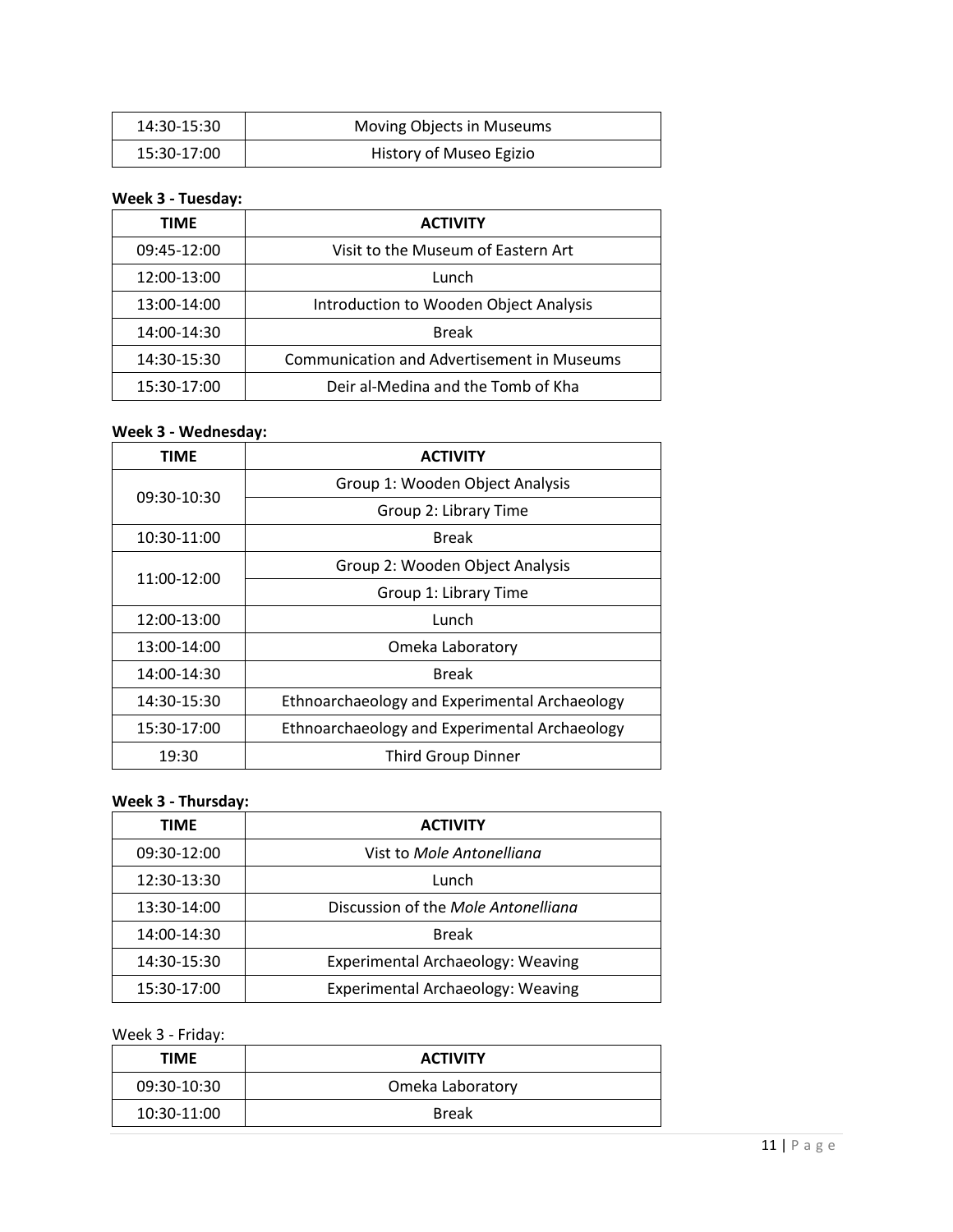| 11:00-12:00 | <b>Ancient Egyptian Mummification</b> |
|-------------|---------------------------------------|
| 12:00-13:00 | Lunch                                 |
| 13:00-14:00 | Museum Display and Accessibility      |
| 14:00-14:30 | <b>Break</b>                          |
| 14:30-16:00 | Archaeological Survey                 |
| 16:00-17:00 | <b>Community Outreach</b>             |

# **Week 3 - Saturday: Free**

**Week 3 - Sunday: Free**

# **Week 4 - Monday:**

| <b>TIME</b> | <b>ACTIVITY</b>                   |
|-------------|-----------------------------------|
| 09:30-10:30 | Visit to Museo della Sindone      |
| 10:30-11:00 | <b>Break</b>                      |
| 11:00-12:00 | Discussion of Museo della Sindone |
| 12:00-13:00 | Lunch                             |
| 13:00-14:00 | Omeka Laboratory                  |
| 14:00-14:30 | <b>Break</b>                      |
| 14:30-17:00 | Fakes and Forgeries Workshop      |

### **Week 4 - Tuesday:**

| <b>TIME</b> | <b>ACTIVITY</b>                               |
|-------------|-----------------------------------------------|
| 09:30-10:30 | <b>Drawing Ceramics</b>                       |
| 10:30-11:00 | <b>Break</b>                                  |
| 11:00-12:00 | <b>Drawing Ceramics</b>                       |
| 12:00-13:00 | Lunch                                         |
| 13:00-14:00 | Digital Archaeology and Museums               |
| 14:00-14:30 | <b>Break</b>                                  |
| 14:30-16:00 | Discussion of Digital Archaeology and Museums |
| 16:00-17:00 | Omeka Laboratory                              |

# **Week 4 - Wednesday:**

| <b>TIME</b> | <b>ACTIVITY</b>                     |
|-------------|-------------------------------------|
| 09:30-10:30 | <b>Drawing Ceramics</b>             |
| 10:30-11:00 | <b>Break</b>                        |
| 11:00-12:00 | Group 1: Omeka Laboratory           |
|             | Group 2: Library Time               |
| 12:00-13:00 | Lunch                               |
| 13:00-14:00 | Violence in History and Archaeology |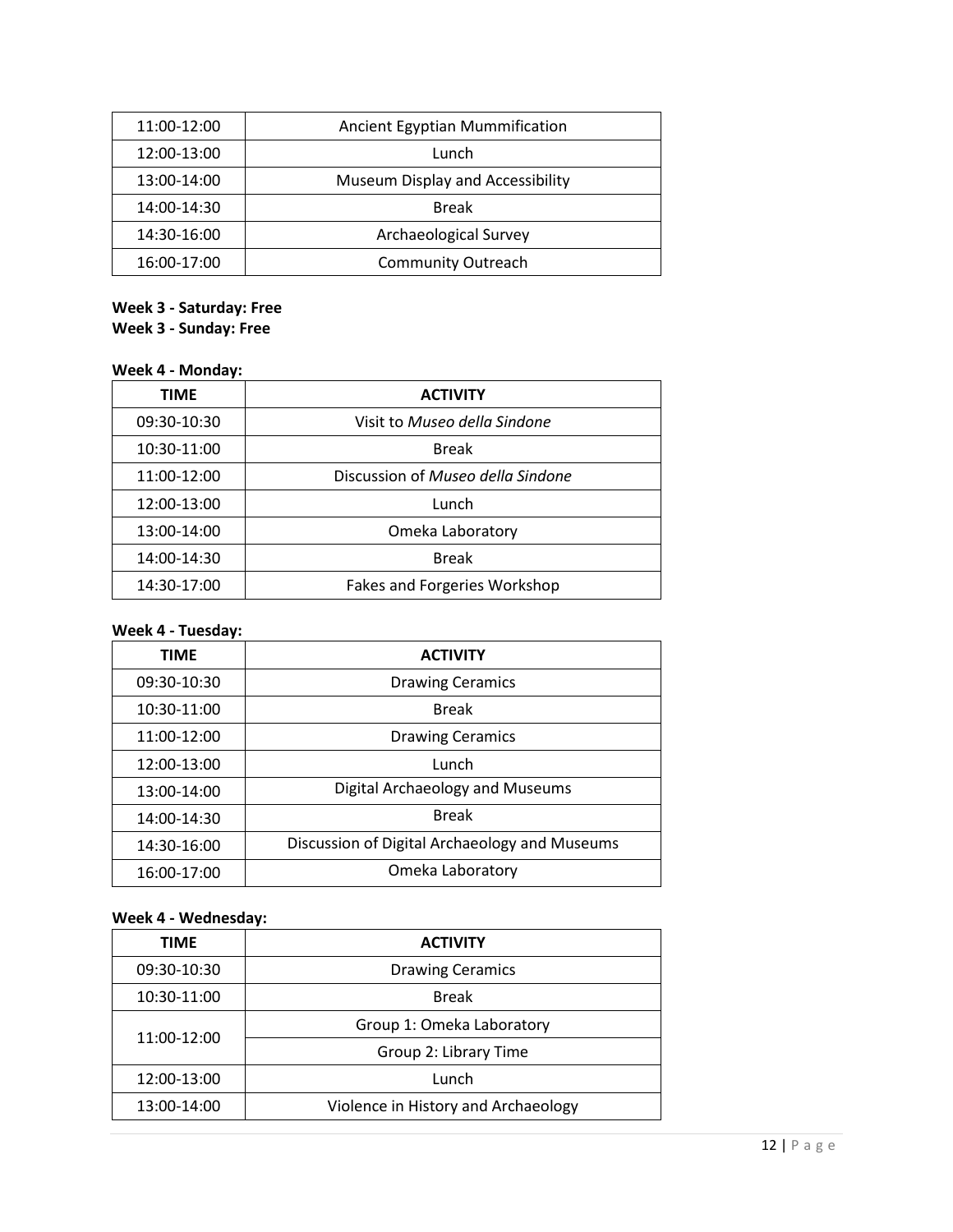| 14:00-14:30 | <b>Break</b>                       |
|-------------|------------------------------------|
| 14:30-15:30 | Group 1: Library Time              |
|             | Group 2: Omeka Laboratory          |
| 15:30-17:00 | <b>Pigments and Wall Paintings</b> |
| 19:30       | Group Dinner Da Mauro              |

# **Week 4 - Thursday:**

| TIME        | <b>ACTIVITY</b>                    |
|-------------|------------------------------------|
| 09:30-11:00 | Introduction to Museum Photography |
| 11:00-11:30 | <b>Break</b>                       |
| 11:30-12:00 | <b>Discussion Final Exam</b>       |
| 12:00-13:00 | Visit to Basilica di Superga       |
| 13:00-14:00 | Picnic Lunch                       |
| 14:00-17:00 | Visit to Basilica di Superga       |

# **Week 4 - Friday:**

| <b>TIME</b> | <b>ACTIVITY</b>                   |
|-------------|-----------------------------------|
|             | Group 1: Library Time             |
| 09:30-10:30 | Group 2: Omeka Laboratory         |
| 10:30-11:00 | <b>Break</b>                      |
|             | Group 2: Library Time             |
| 11:00-12:00 | Group 1: Omeka Laboratory         |
| 12:00-13:00 | Lunch                             |
| 13:00-14:00 | Apropriation and Acculturation    |
| 14:00-14:30 | <b>Break</b>                      |
| 14:30-16:30 | Introduction to Egyptian Ceramics |

# **Week 4 - Saturday: Free**

**Week 4 - Sunday: Free**

### **Week 5 - Monday:**

| <b>TIME</b> | <b>ACTIVITY</b>                |
|-------------|--------------------------------|
| 09:30-10:30 | Omeka Laboratory               |
| 10:30-11:00 | <b>Break</b>                   |
| 11:00-12:00 | <b>Museum Administration</b>   |
| 12:00-13:00 | Lunch                          |
| 13:00-14:00 | Introduction to Photogrammetry |
| 14:00-14:30 | <b>Break</b>                   |
| 14:30-15:30 | Photogrammetry (SfM) Workshop  |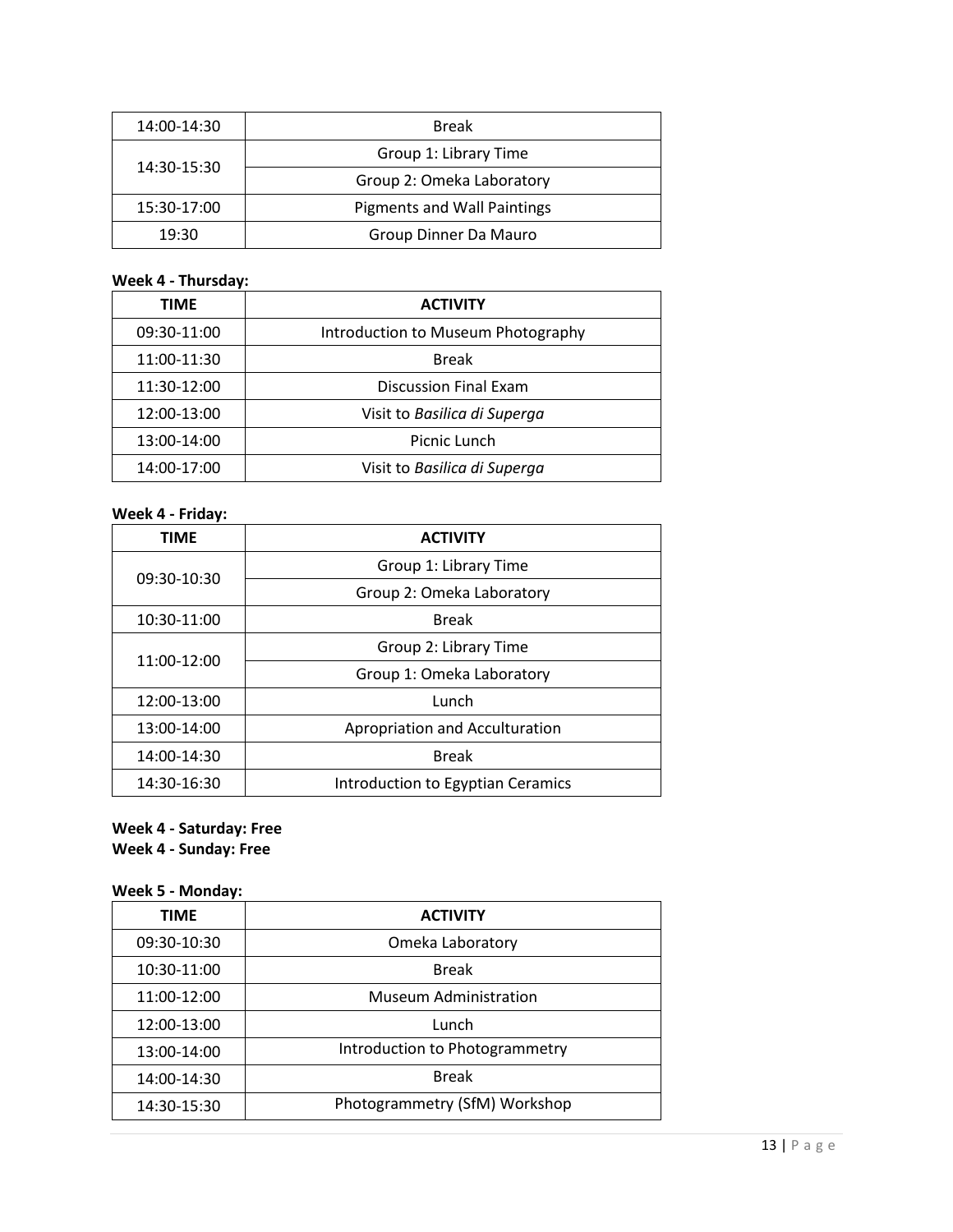| Rapid Display Activity<br>15:30-17:00 |
|---------------------------------------|
|---------------------------------------|

# **Week 5 - Tuesday:**

| TIME        | <b>ACTIVITY</b>                     |
|-------------|-------------------------------------|
| 09:30-10:30 | Introduction to Egyptian Coffins    |
| 10:30-11:00 | <b>Break</b>                        |
| 11:00-12:00 | Coffins in the Permanent Exhibition |
| 12:00-13:00 | Lunch                               |
| 13:00-14:00 | <b>Final Exam Review</b>            |
| 14:00-14:30 | <b>Break</b>                        |
| 14:30-15:30 | Group 2: Library Time               |
|             | Group 1: Omeka Laboratory           |
| 15:30-16:30 | Group 2: Omeka Laboratory           |
|             | Group 1: Library Time               |

# **Week 5 - Wednesday:**

| TIME        | <b>ACTIVITY</b>                                  |
|-------------|--------------------------------------------------|
| 09:30-17:30 | Visit to Venaria Reale (Conservation Department) |
| 19:30       | Fifth Group Dinner                               |

# **Week 5 - Thursday:**

| <b>TIME</b> | <b>ACTIVITY</b>                       |
|-------------|---------------------------------------|
| 09:30-10:30 | <b>Presentation of Final Projects</b> |
| 10:30-11:00 | <b>Break</b>                          |
| 11:00-12:00 | Presentation of Final Projects        |
| 12:00-13:00 | Lunch                                 |
| 13:00-14:00 | Presentation of Final Projects        |
| 14:00-14:30 | <b>Break</b>                          |
| 14:30-17:00 | Final Discussion with Museum Staff    |

# **Week 5 - Friday:**

| <b>TIME</b> | <b>ACTIVITY</b>                                 |
|-------------|-------------------------------------------------|
| 09:30-12:00 | <b>Final Exam</b>                               |
| 12:00-13:00 | Lunch                                           |
| 13:00-15:00 | Individual Evaluations / Senet Game             |
| 15:00-16:00 | Introduction to Hieroglyphs                     |
| 16:00-17:00 | Reading Hieroglyphs in the Permanent Collection |
| 18:30-20:00 | Apericena (Farewell Dinner)                     |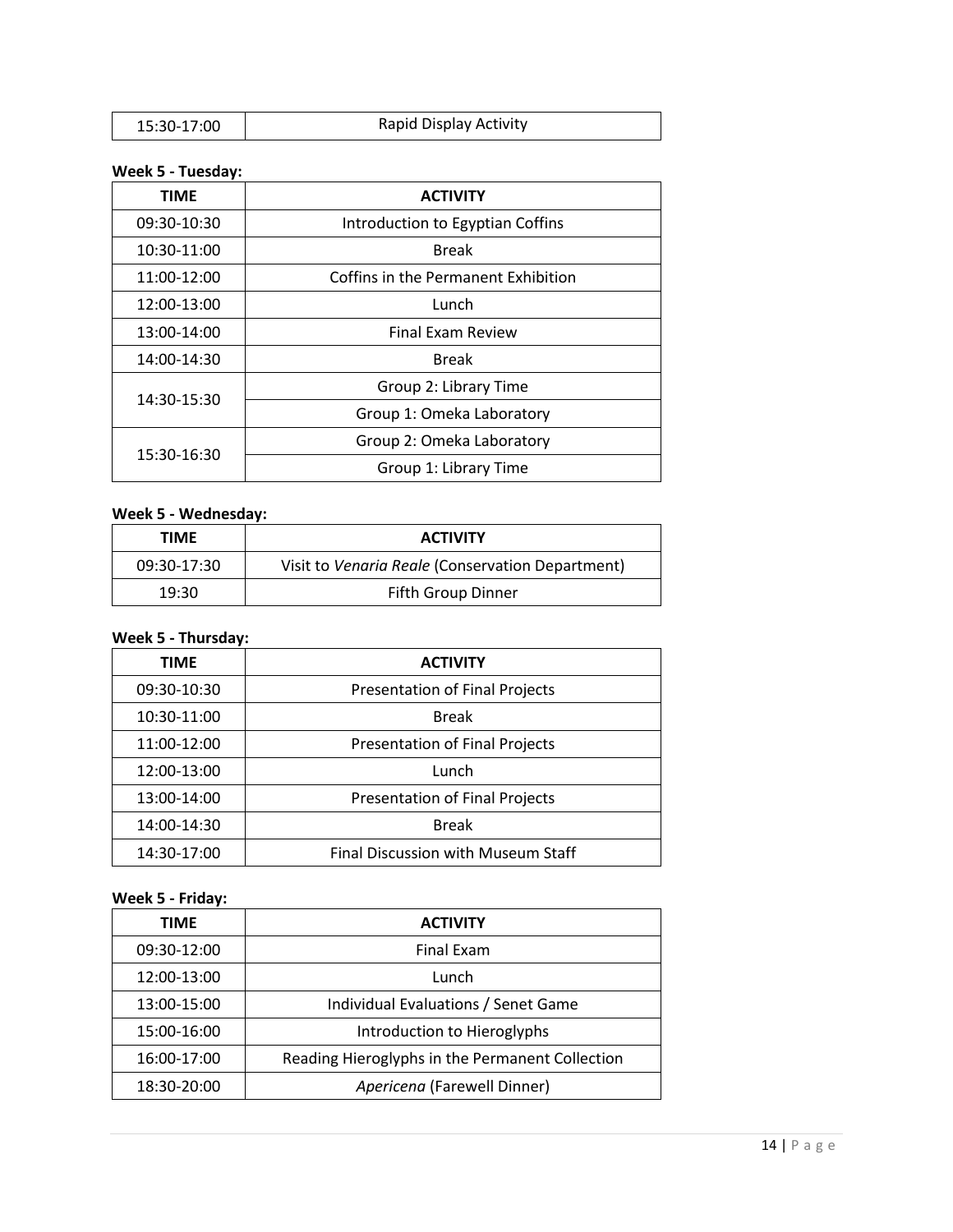#### **Week 5 - Saturday: Free Week 5 - Sunday: End of Field School**

#### **EQUIPMENT LIST**

Next to their personal effect, student needs to bring at least the following items:

- $\triangleright$  Passport, valid for six months after your scheduled date of departure from Italy
- $\triangleright$  Any medications or prescriptions that you need
- $\blacktriangleright$  Laptop or tablet
- $\triangleright$  Cellphone, a locally purchased Italian SIM card and/or cellphone may be more economical
- $\triangleright$   $\in$  100 (100 Euro) in cash (or \$100 in cash if Euros appear too difficult to obtain)
- $\triangleright$  Comfortable clothes for work in the museum (air conditioned) as well as around town
- $\triangleright$  Close-toed shoes (for work and field trips)
- $\triangleright$  Box of nitrile gloves in the correct size (can readily be purchased in Turin)
- $\triangleright$  Writing and drawing equipment (can readily be purchased in Turin)
- $\triangleright$  A camera is highly recommended
- $\triangleright$  Umbrella and light rain coat
- $\triangleright$  Sunscreen, hat and sunglasses

All major credit cards are accepted in Turin and there are ample ATM facilities. Alert your bank and credit card company that you will be traveling abroad, however, or your cards may be blocked.

If you want to use your cell-phone, alert your provider that you are traveling abroad and inquire about rates. Local SIM cards and cheap cell-phones are readily available for those who want to avoid high costs by using an Italian number. Internet access is available in Camplus Lingotto, Museo Egizio and in most cafes and restaurants.

The voltage in continental Europe is 220V, rather than 110V, and outlets have two circular holes. It will thus be necessary to bring one or more adapters to use or charge any electrical equipment you want to bring.

A detailed list of writing and drawing equipment will be forwarded to all enrolled students, which will include

- $\triangleright$  Nitrile gloves in your size (S, M or L)
- $\triangleright$  Note book
- $\triangleright$  Pens, pencils (mechanical or with sharpener), and pencil eraser
- $\triangleright$  Metric graph paper, rulers and drawing triangles can readily be purchased in Turin.

#### **REQUIRED READINGS**

#### <http://www.britannica.com/place/ancient-Egypt>

#### **ADDITIONAL READINGS**

Digital copies of selected readings will be made available to all enrolled students.

#### Egyptology and Museology

- Selected chapters from M.K. Hartwig (ed.) (2014), *A companion to ancient Egyptian art,* Wiley-Blackwell (Hoboken).
- Chapters 1 and 9 in I. Hodder (2012), *Entangled: An archaeology of the relationships between humans and things,* John Wiley and Sons (Chichester and Malden).
- B. Leach and R.B. Parkinson (2010), "Creating borders: New insights into making the Papyrus of Ani," *British Museum Studies in Ancient Egypt and Sudan* **15**, pp. 35-62.